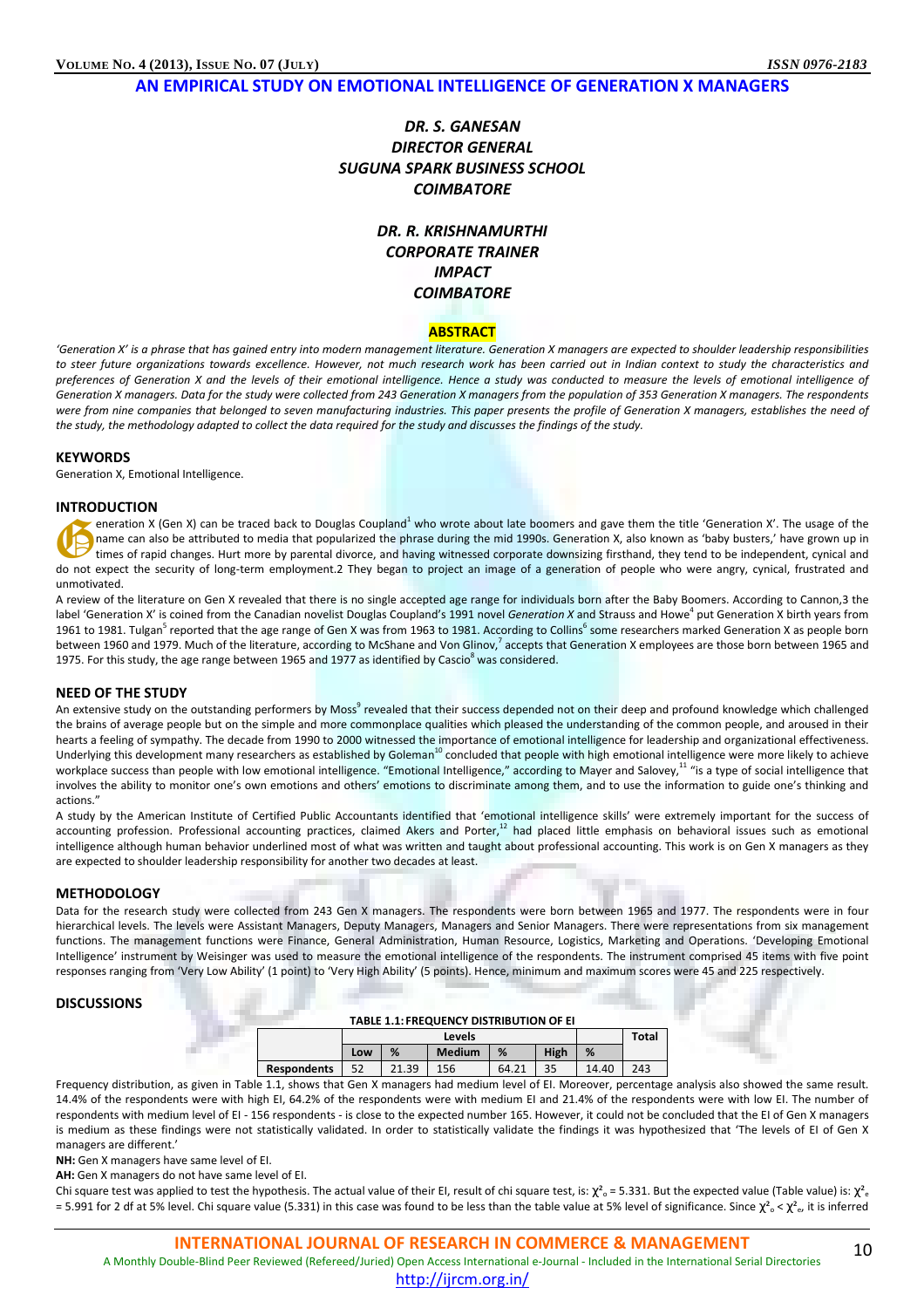### **VOLUME NO. 4 (2013), ISSUE NO. 07 (JULY)** *ISSN 0976-2183*

that Gen X managers have same level of EI and the null hypothesis is accepted. So Gen X managers have medium level of EI. In a mean difference, that is., 1) 68% at 1σ level, 2) 95% at 2σ level and 3) 99% at 3σ level, majority of the observations are in the middle. The responses fell into normal distribution. Since majority of the observations in this study was in the middle and the null hypothesis was accepted, it is affirmatively concluded that Gen X managers had medium level of EI.

#### **RELATIONSHIP AMONG THE DIMENSIONS OF EI**

According to Gibbs,<sup>13</sup> executives derailed because of emotional problems such as poor working relations, too authoritarian, too ambitious and conflict with the top management. This list of negative qualities of Gen X is an area of concern for the business world of today and that of the next decade. Hence, a study was initiated to find the differences in relationship among the dimensions of EI attribute. EI attribute has five dimensions. They are: Self Awareness, Managing Emotions, Self Motivation, Relating Well and Emotional Mentoring. They are explained here. Self awareness is being aware of one's feelings and behaviours as well as others' perceptions of one. Managing Emotions means understanding one's emotions and using that understanding to turn situations to one's advantage. Self-motivation encompasses using one's emotional system to catalyze the whole process and keep it going. Relating Well relates to exchange of information about one's feelings, thoughts and ideas. And Emotional Mentoring includes helping others manage their emotions, solve their problems and conflicts and communicate effectively.

| <b>Dimensions</b>          | Levels |       |               | <b>Total</b> |      |       |     |
|----------------------------|--------|-------|---------------|--------------|------|-------|-----|
|                            | Low    | %     | <b>Medium</b> | %            | High | %     |     |
| Self Awareness             | 40     | 16.46 | 155           | 63.79        | 48   | 19.75 | 243 |
| <b>Managing Emotions</b>   | 48     | 19.75 | 155           | 63.79        | 40   | 16.46 | 243 |
| Self Motivation            | 42     | 17.28 | 163           | 67.07        | 38   | 15.69 | 243 |
| <b>Relating Well</b>       | 46     | 18.93 | 163           | 67.08        | 34   | 14.09 | 243 |
| <b>Emotional Mentoring</b> | 43     | 17.69 | 162           | 66.67        | 38   | 15.64 | 243 |

Frequency and percentage details, as given in Table 1.2, show that there were differences in the levels of EI dimensions among Gen X managers. The number of respondents low in Low was the lowest and high in High was the highest in Self Awareness dimension of EI. It was found, on the bases of frequency distribution and percentage analysis, that there were differences in the levels among the dimensions. These differences had to be statistically validated. Hence, a hypothesis was formulated to test the differences.

**H**: There are differences in the levels of various dimensions of EI among Gen X managers.

**NH:** The levels of EI of Gen X managers with reference to various dimensions are the same.

**AH:** The levels of EI of Gen X managers with reference to various dimensions are not the same.

ANOVA test was applied to verify the significance in mean differences among the dimensions. From the analysis of the result of ANOVA test, as provided in Table 1.3, it is concluded that the presence of various dimensions of EI among the respondents was different. A significant F-value showed that the means were not equal. Though it was known that the means of the dimensions were not equal, it was not distinctively known means of which dimensions were significantly different from the means of which other dimensions.

| <b>TABLE 1.3: VARIANCE AMONG EI DIMENSIONS</b> |                       |                |                    |         |       |                                    |  |  |
|------------------------------------------------|-----------------------|----------------|--------------------|---------|-------|------------------------------------|--|--|
| <b>Dimension</b>                               | <b>Sum of Squares</b> | df             | <b>Mean Square</b> |         | Sig.  | <b>Result</b>                      |  |  |
| EI                                             |                       |                |                    |         |       |                                    |  |  |
| <b>Between Groups</b>                          | 125834.12             | $\overline{4}$ | 31458.53           | 1031.45 | 0.000 | <0.05- Null hypothesis is rejected |  |  |
| <b>Within Groups</b>                           | 36903.97              | 1210           | 30.49              |         |       |                                    |  |  |
| Total                                          | 162738.10             | 1214           |                    |         |       |                                    |  |  |

Hence, Post-Hoc analysis was conducted to find out the dimensions of EI that had the highest and lowest presence among the dimensions in Gen X managers. This was done as the lowest and highest presence of any dimension of EI would influence EI negatively and positively respectively.

### **TABLE 1.4: DIFFERENCES IN THE LEVELS OF EI DIMENSIONS- HIGHEST**

|                  | וכוווט היה שווטומונים של היה מונים ומונים ומונים המונים ומונים ומונים ומונים ו |          |       |                                   |
|------------------|--------------------------------------------------------------------------------|----------|-------|-----------------------------------|
| <b>Dimension</b> | Group                                                                          | M.D      | Sig.  | Result                            |
| Self Awareness   | <b>Managing Emotions</b>                                                       | $12.10*$ | 0.000 | < 0.05- difference is significant |
|                  | <b>Self Motivation</b>                                                         | $19.45*$ | 0.000 | < 0.05- difference is significant |
|                  | <b>Relating Well</b>                                                           | $8.71*$  | 0.000 | < 0.05- difference is significant |
|                  | <b>Emotional Mentoring</b>                                                     | $13.40*$ | 0.000 | < 0.05- difference is significant |

\* The mean difference is significant at the .05 level.

From the Post-Hoc analysis, as presented in Table 1.4, it is found that Self Awareness had significantly the highest level of presence in Gen X managers among the other dimensions namely, Managing Emotions, Self Motivation, Relating Well and Emotional Mentoring. Though differences existed in other dimensions, they were not significant.

| <b>Dimension</b> | Group                      | M.D       | Sig.  | <b>Result</b>                     |
|------------------|----------------------------|-----------|-------|-----------------------------------|
| Self Motivation  | <b>Self Awareness</b>      | $-19.45*$ | 0.000 | < 0.05- difference is significant |
|                  | <b>Managing Emotions</b>   | $-7.34*$  | 0.000 | < 0.05- difference is significant |
|                  | <b>Relating Well</b>       | $-28.16*$ | 0.000 | < 0.05- difference is significant |
|                  | <b>Emotional Mentoring</b> | $-6.04*$  | 0.000 | < 0.05- difference is significant |

\* The mean difference is significant at the .05 level.

From the Post-Hoc analysis, as presented in Table 1.5, it is found that Self Motivation had significantly the lowest level of presence in Gen X managers among the other dimensions, namely, Managing Emotions, Self Motivation, Relating Well and Emotional Mentoring.

#### **CORRELATION AMONG THE DIMENSIONS OF EI**

The presence of EI among Gen X managers showed the levels of EI. A study on the correlation among the dimensions of EI would help us understand how significantly the dimensions are related with one another. Interrelationship among the dimensions would display the strength of the instrument and the data that were collected for the purpose of the study. Hence, Correlation analysis was conducted to find the relationships among the dimensions of EI.

The information provided in Table 1.6 gives the correlation among the dimensions of EI under study. It is found that Self Awareness was positively significantly correlated with Managing Emotions, Self Motivation, Relating Well and Emotional Mentoring. Managing Emotions was positively significantly correlated with Self Awareness, Self Motivation, Relating Well and Emotional Mentoring. Self Motivation was positively significantly correlated with Self Awareness, Managing Emotions, Relating Well and Emotional Mentoring. Relating Well was positively significantly correlated with Self Awareness, Managing Emotions, Self Motivation and Emotional Mentoring. And Emotional Mentoring was positively significantly correlated with Self Awareness, Managing Emotions, Self Motivation and Relating Well. From the findings of the research study, it can be safely concluded that all the dimensions of EI were strongly interrelated with one another.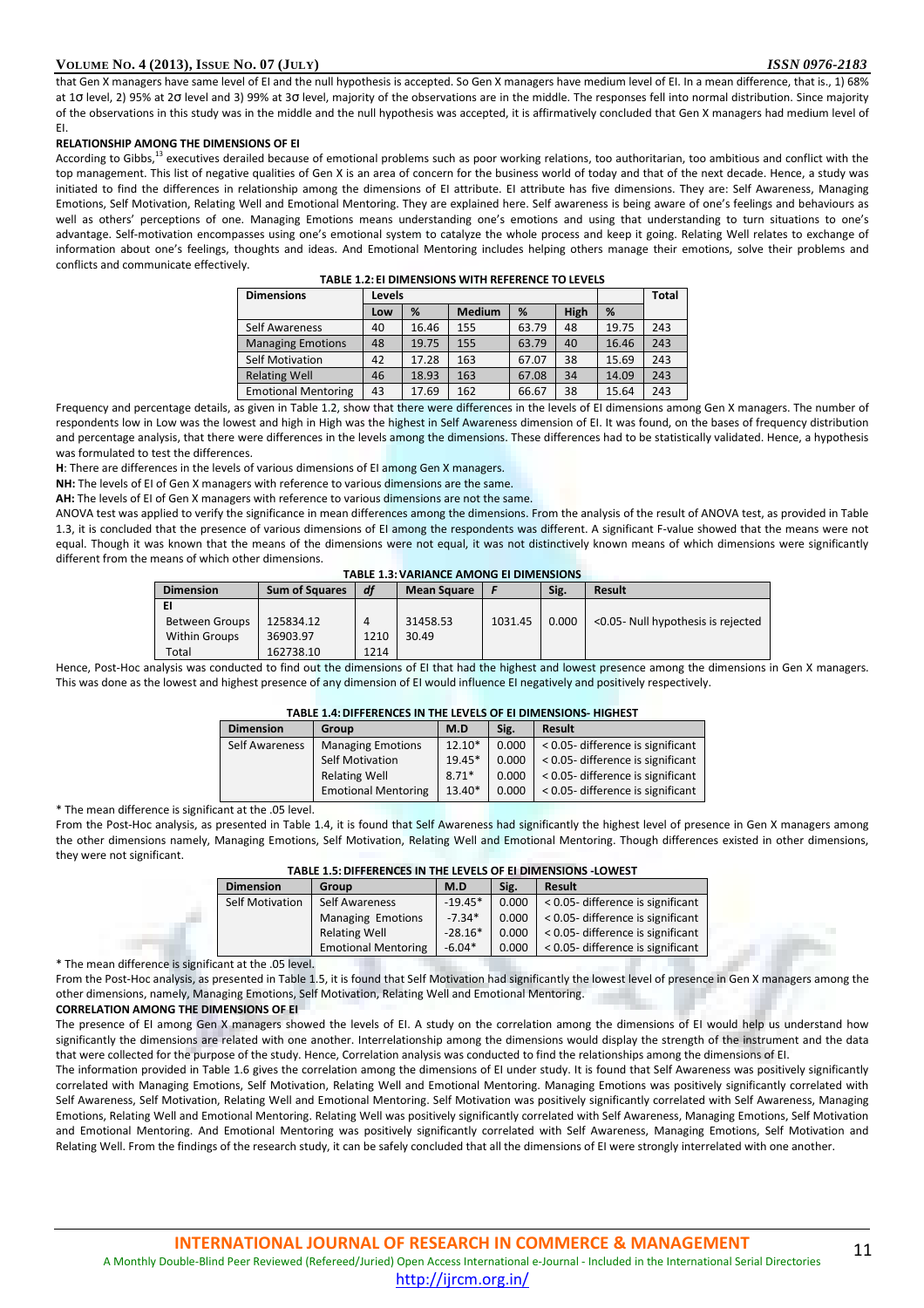| TABLE 1.6: CORRELATION AMONG THE DIMENSIONS OF EI |                       |                          |                        |                      |                            |  |  |
|---------------------------------------------------|-----------------------|--------------------------|------------------------|----------------------|----------------------------|--|--|
| <b>Dimensions</b>                                 | <b>Self Awareness</b> | <b>Managing Emotions</b> | <b>Self Motivation</b> | <b>Relating Well</b> | <b>Emotional Mentoring</b> |  |  |
| Self Awareness                                    |                       |                          |                        |                      |                            |  |  |
| <b>Managing Emotions</b>                          | $0.639**$             |                          |                        |                      |                            |  |  |
|                                                   | (0.000)               |                          |                        |                      |                            |  |  |
| Self Motivation                                   | $0.719**$             | $0.626**$                |                        |                      |                            |  |  |
|                                                   | (0.000)               | (0.000)                  |                        |                      |                            |  |  |
| <b>Relating Well</b>                              | $0.689**$             | $0.596**$                | $0.650**$              |                      |                            |  |  |
|                                                   | (0.000)               | (0.000)                  | (0.000)                |                      |                            |  |  |
| <b>Emotional Mentoring</b>                        | $0.542**$             | $0.552**$                | $0.581**$              | $0.725**$            |                            |  |  |
|                                                   | (0.000)               | (0.000)                  | (0.000)                | (0.000)              |                            |  |  |

\*\* Correlation is significant at the 0.01 level (2-tailed)

## **COEFFICIENTS AMONG THE DIMENSIONS OF EI**

A typical use for canonical coefficient in the experimental context is to take two sets of variables and see what is common among the two sets. By seeing how the dimensions of EI are related to each other, insights can be gained into what dimensions were common among them and how much variance was sheared.

| TABLE 1.7. CANONICAL COEFFICIENTS FOR ET |                       |                          |                        |                      |                            |  |  |  |
|------------------------------------------|-----------------------|--------------------------|------------------------|----------------------|----------------------------|--|--|--|
| <b>Dimensions</b>                        | <b>Self Awareness</b> | <b>Managing Emotions</b> | <b>Self Motivation</b> | <b>Relating Well</b> | <b>Emotional Mentoring</b> |  |  |  |
| <b>Self Awareness</b>                    | 0.006                 | $-0.145$                 | 0.177                  | $-0.005$             | $-0.085$                   |  |  |  |
| <b>Managing Emotions</b>                 | $-0.081$              | 0.173                    | $-0.002$               | 0.179                | $-0.106$                   |  |  |  |
| <b>Self Motivation</b>                   | $-0.021$              | $-0.160$                 | $-0.280$               | $-0.071$             | 0.077                      |  |  |  |
| <b>Relating Well</b>                     | $-0.103$              | 0.092                    | $-0.070$               | $-0.024$             | $-0.051$                   |  |  |  |
| <b>Emotional Mentoring</b>               | 0.004                 | $-0.004$                 | 0.176                  | 0.095                | 0.302                      |  |  |  |

## **TABLE 1.7: CANONICAL COEFFICIENTS FOR EI**

The results presented in Table 1.7 give the canonical coefficients among the dimensions of EI. From the information the following relationship is established. EI = 0.006 (Self Awareness) -0.081(Managing Emotions) -0.021 (Self Motivation) -0.103 (Relating Well) +0.004 (Emotional Mentoring). From the analysis it is found that Self Awareness (0.006) had a maximum influence on Gen X managers among all the dimensions of EI. Superior performers intentionally sought out feedback on their emotions; they wanted to listen to how others perceived them as they wanted to be aware of their emotions. That was one of the reasons, found Nilsen and Campbell,<sup>14</sup> that people who were self-aware, high self awareness, made better performers. The finding of the present study is in agreement with the previous research studies that different dimensions of EI influence EI.

### **CONCLUSION**

It was found from the analysis of the data that Gen X managers had medium level of EI. There were significant differences in the presence of the dimensions of EI among Gen X managers. All the five dimensions of EI were positively significantly correlated with one another. Gen X managers were found to be high in 'Self Awareness' and low in 'Self Motivation' of EI dimensions. 'Self Awareness' had the maximum influence on their EI among all the dimensions.

#### **REFERENCES**

- 1. Douglas, Coupland. (1991) Generation X: Tales for an Accelerated Culture. Abacus: St Martin's Press.
- 2. Wayne F. Cascio. (2003) Managing Human Resources: Productivity, Quality of Work life and Profits. New Delhi: Tata McGraw-Hill.
- 3. Cannon, D. (1997) Generation X and the New Work Ethics. London: Demos.
- 4. Strauss, W. and Howe, N. (1991) Generations: The History of America's Future 1584-2069. New York: William Morrow and Company Inc.
- 5. Tulgan, Bruce. (1995) Managing Generation X: How to bring out the best in young talent. New York: Merrit Publishing.
- 6. Collins, M. (2000) 'Generation X-Review,' Journal of Career Planning and Employment. 12(3): 65-74.
- 7. McShane, L Steven and Von Glinov, Mary Ann. (2005) Organizational Behavior. New Delhi: Tata-McGraw Hill.
- 8. Wayne F.Cascio. (2003) Managing Human Resources: Productivity, Quality of Work Life and Profits. New Delhi: Tata McGraw-Hill.
- 9. Moss, F.A. (1929) Applications of Psychology. Cambridge, M.A: Riverside Press.
- 10. Goleman, Daniel. (1995) Emotional Intelligence. New York: Bantam Books.
- 11. Mayer, J.D and Salovey, P. (1993) 'The intelligence of emotional intelligence,' Intelligence. 17 (4): 433-442.
- 12. Michael. D Akers and Grover L Porter. (2003) 'Your EQ Skills: Got what it Takes?' Journal of Accountancy. March: 65-69.
- 13. Gibbs, N. (1995) 'The EQ Factor' Time.146, 40-48.
- 14. Nilsen D, and Campbell, D.P. (1993) 'Self–awareness and superior performance,' Human Resource Manager. Summer/Fall: 22-24.